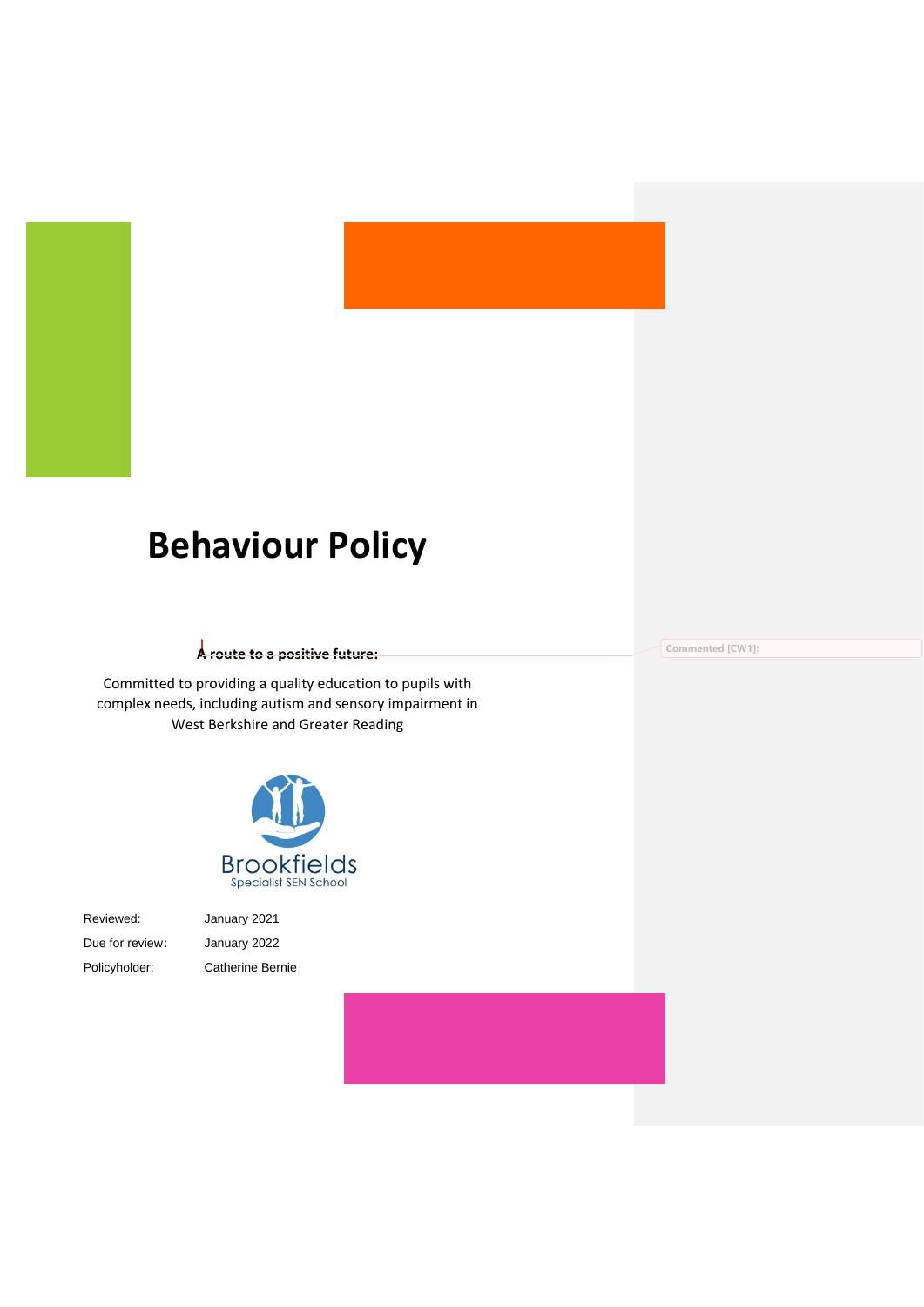#### **Brookfields School Therapeutic Thinking Relationships Policy, Whole School Behaviour Plan and Individual Pupils Therapeutic Plan**

**All pupils at the school have a right to a broad, balanced, stimulating and relevant curriculum regardless of their background, culture or ability. Each pupil is valued for who they are and what they bring to the school. We appreciate and celebrate the richness of diversity within the school community as well as the wider community. Through the work we do across the school on developing Values, we actively promote the importance of tolerance, co-operation, courage, determination, friendship and respect. Through this approach, pupils develop independence, confidence and integrity which prepares them for their future lives.** 

#### **Introduction**

Brookfields School maintains a happy and well balanced atmosphere where we aim for everyone to feel valued and fulfilled. Staff and Governors believe that all pupils have a fundamental right to be educated in an environment where pro-social behaviour is the norm. How this is achieved will vary depending on the age and ability of the pupil. The school fosters a climate in which equality of opportunity is supported by a policy to which the whole school subscribes and in which positive attitudes to gender equality, cultural diversity and special needs of all kinds are actively promoted.

This Policy sets out exactly how staff will respond to pupils who break the rules set out below. All staff will respond in a consistent and appropriate manner sharing our belief that all pupils will behave in a prosocial manner whenever they can if they have the ability and motivation to do so. Our shared ethos puts understanding pupils at the core of all we do and we view behaviour that challenges as an indicator that we have not yet managed to equip our pupils with the skills to behave in a prosocial manner. We believe it is our responsibility to work in conjunction with families and the wider community to facilitate this.

Safety of pupils and staff is paramount at all times. We aim to support our pupils therapeutically towards acquiring the critical ability to self-regulate and maintain safety and to develop a community of aspiration and learning and within which all can flourish and lay the foundations necessary to enable them to reach their potential.

Many of our pupils are prosocial and are capable of self-regulation. Prosocial behaviours are characterised by a concern for the rights, feelings and welfare of other people as well as themselves. For these pupils we expect them to follow the rules below unless there is a specific reason why they are unable to do so. On these occasions there may be family circumstances or relationship difficulties with peers which mean pupils are unable to follow the rules.

Pupils can be supported by; staff determining the cause (use the Behaviour Escalation Cycle in Appendices), Emotional Literacy Support Assistant (ELSA) support and the understanding and kindness of staff and peers. A Therapeutic Thinking Risk Assessment will not be required. Should this become a regular occurrence then we will move to initiating a Risk Assessment.

Some pupils will display Unsocial rather than Prosocial or Anti-social Behaviours. A majority of these pupils are safe learners and are on the journey from relying on external discipline to being able to regulate their own behaviour. Unsocial behaviours are those which may be used by the pupil to keep themselves safe if they fear embarrassment or humiliation for example, such as when asked a question they don't know the answer to or because they are not yet at a level where they understand the need to behave in a socially appropriate manner. They don't yet understand the impact of their behaviour on their peers. These behaviours may range from silence, blurting out things inappropriately, to walking out of class.

Pupils can be supported by; staff determining the cause (use the Behaviour Escalation Cycle in Appendices), ELSA support and the understanding and kindness of staff and peers. Some of these pupils may be *sociable* but are not yet *prosocial*. A Therapeutic Thinking Risk Assessment will not be required initially but, should this become a regular occurrence, then we will move to initiating a Risk Assessment.

A minority of pupils will display Anti-social behaviours. These may disrupt learning for others, lead to themselves, other pupils and staff feeling unsafe or uncomfortable, or/and demonstrate a lack of respect and an inability to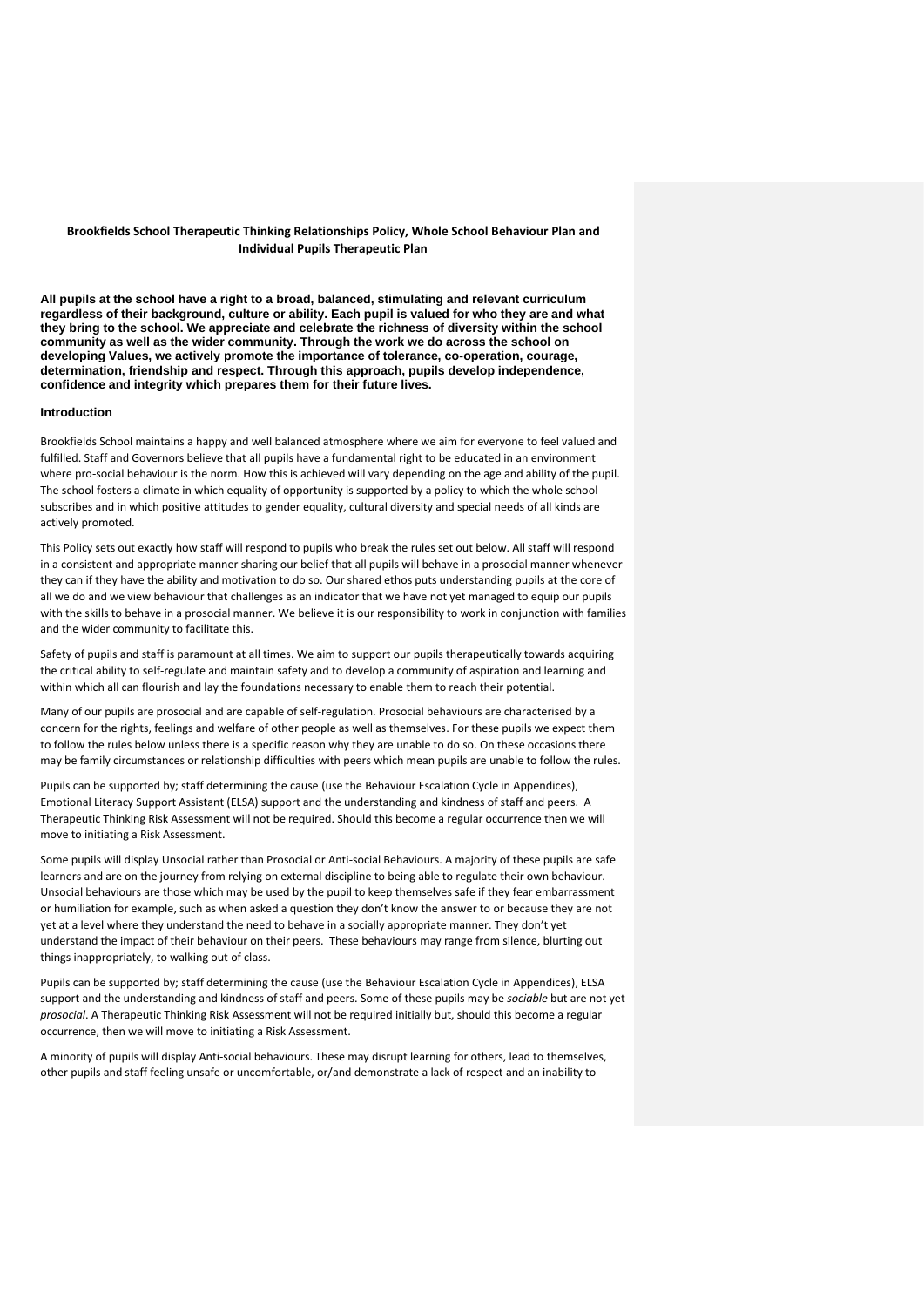demonstrate fundamental British Values \*\*. Pupils who regularly display Anti-social behaviours or respond behaviourally with such intensity, severity or duration that they, staff or peers are no longer safe, will have a Therapeutic Thinking Risk Assessment initiated and all staff will then follow the resulting Therapeutic Plan.

#### **Whole School Behaviour Plan**

For Pupils capable of regularly demonstrating pro-social behaviours Brookfields expectations are that unless otherwise authorised:

- 1. Pupils will attend school
- 2. Pupils will be on time
- 3. Pupils will wear school uniform in the Primary and Secondary parts of the school
- 4. Pupils attending Sixth Form will adhere to the dress code
- 5. Pupils will demonstrate pro-social behaviour towards a) peers and b) staff c) other authorised adults
- 6. Pupils will attend lessons detailed on their timetables
- 7. Pupils will complete tasks as requested by any adult at any time
- 8. Pupils will use equipment in a way that doesn't damage it
- 9. Pupils will communicate their needs pro-socially
- 10. Pupils will keep the school environment clean and tidy

#### **Staff response to the rules 1-5 above not being followed should be:**

1. Check with office to see why pupil is not in.

Ring home to find out why if family have not contacted the school to let them know why pupil is absent. Contact Family Support Worker (FSW) if the behaviour reoccurs or if there is an underlying reason that requires intervention.

Alert Head of KS and Autism and Behavioural Support Service (ABSS) team if further input is required. Monitor and review individuals plan put in place to support attendance.

2. If late, pupil should report to reception. Office staff will contact pupils family if lateness is repeated on more than two occasions within any one week or if arrival is later than 9.30am, and will alert the class-teacher. Staff should record as late on the Schools Information Management System (SIMS), after 9.30am. Staff should involve pupil in plan to improve punctuality should a pattern evolve. Monitor and review.

\*Pupils transported to school by LA transport will be exempt unless the pupil has been the cause of the delay.

- 3. Families of pupils will be contacted if a pupil attends school on more than one occasion in a term in clothes other than the agreed school uniform without prior consent of the Head teacher. Staff should involve pupil in plan to improve adherence to the uniform code where the pupil is consciously making a decision not to wear uniform. (see point 7 if pupil refuses)
- 4. Pupils will be asked to change into appropriate clothing if not adhering to the Sixth Form dress code. (See point 7 if pupil refuses)

For pupils capable of adhering to our rules above, a protective or/and educational consequence should be introduced if the pupil regularly find it challenging to follow them. A consequence is something that logically or naturally follows from an action.

**A Protective consequence is the removal of a freedom in order to manage risk of harm, examples would be:** increased staff ratio, limited access to outside space, escorted in social situations, restricted off site activities, differentiated teaching space and exclusion

**An Educational Consequence is the learning, rehearsing or teaching of appropriate responses so the freedom can be returned, examples would be:** completing unfinished tasks, rehearsing and practicing activities, assisting with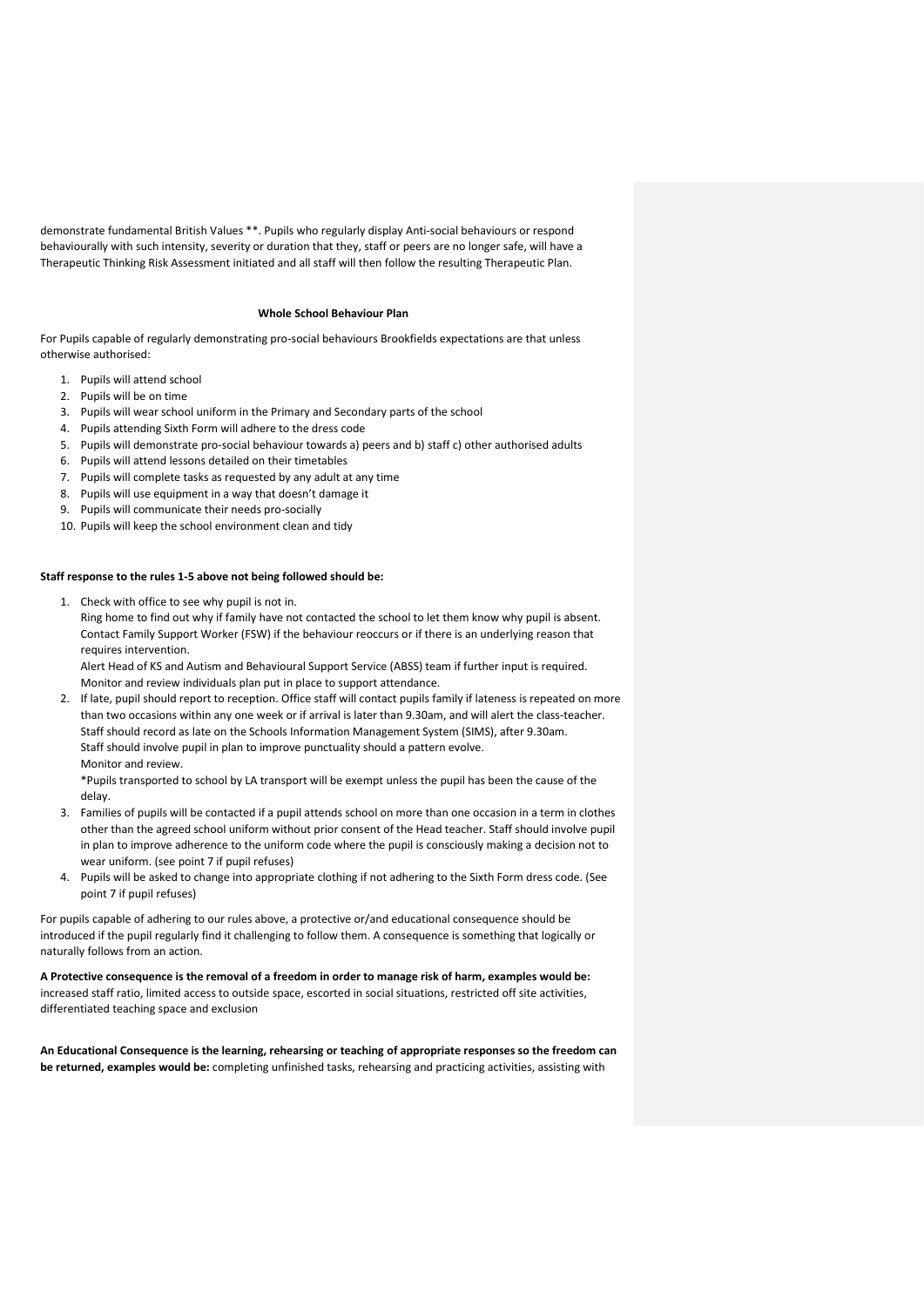repairs or the planning for repairs, alternative educational opportunities, researching the real world implications of their behaviour, conversation and exploration

**For Prosocial or Unsocial pupils who are on occasion unable to follow rules 5-10, staff response will vary depending on the age and the ability of the pupil but should always include the following principles:**

- **Safety**: ensure staff and pupils are safe, give a clear instruction to enable the pupil to go to a safe space or be supported to do so, proximity to the pupil-too close?
- **Clarity:** Reduce your language, check the expectation is achievable and clearly communicated, support visually
- **Need**: feelings underlying the behaviour, are basic needs being met
- **Record** the behaviour-use the Behaviour Escalation Model (see Appendices)

#### **For pupils who are either regularly unable to follow rules 5-10 or who respond with such intensity, severity or duration that they are unsafe staff response should be as follows:**

- 5. Pupils who are regularly unable to demonstrate pro-social behaviour towards their peers will have an individual Behaviour Assessment. (including but not exclusive to a Risk Assessment and recording and observation using the forms in Appendix A) undertaken which looks at the following:
	- Feelings underlying the anti-social or unsocial behaviour
	- Reasons for those feelings
	- Strategies required to support the development of pro-social behaviours

Once the behaviour assessment has been completed and observations of the pupil and discussion had with parents/carers and the staff team, a Therapeutic Plan will be put into place which all staff working with the pupil must follow.

- 6. Pupils who are regularly not able to attend lessons **which are both accessible and relevant** as detailed on their timetable, will have an individual Behaviour Assessment (including but not exclusive to a Risk Assessment and recording and observation using the forms in Appendix A) which looks at the following:
	- Feelings underlying the refusal
	- Reasons for those feelings
	- Strategies required to support the development of attendance in lessons

Once the behaviour assessment has been completed and observations of the pupil and discussion had with parents/carers and the staff team, a Therapeutic Plan will be put into place which all staff working with the pupil must follow.

- 7. Pupils repeatedly not completing tasks **which are both reasonable and within their ability to complete**, as requested by an adult will have an individual Behaviour Assessment (including but not exclusive to a Risk Assessment and recording and observation using the forms in Appendix A) which looks at the following:
	- Feelings underlying the refusal
	- Reasons for those feelings
	- Strategies required to support their ability to complete tasks as requested

Once the behaviour assessment has been completed and observations of the pupil and discussion had with parents/carers and the staff team, a Therapeutic Plan will be put into place which all staff working with the pupil must follow.

- 8. Pupils regularly damaging equipment intentionally will have an individual Behaviour Assessment (including but not exclusive to a Risk Assessment and recording and observation using the forms in Appendix A) which looks at the following:
	- Feelings underlying the refusal
	- Reasons for those feelings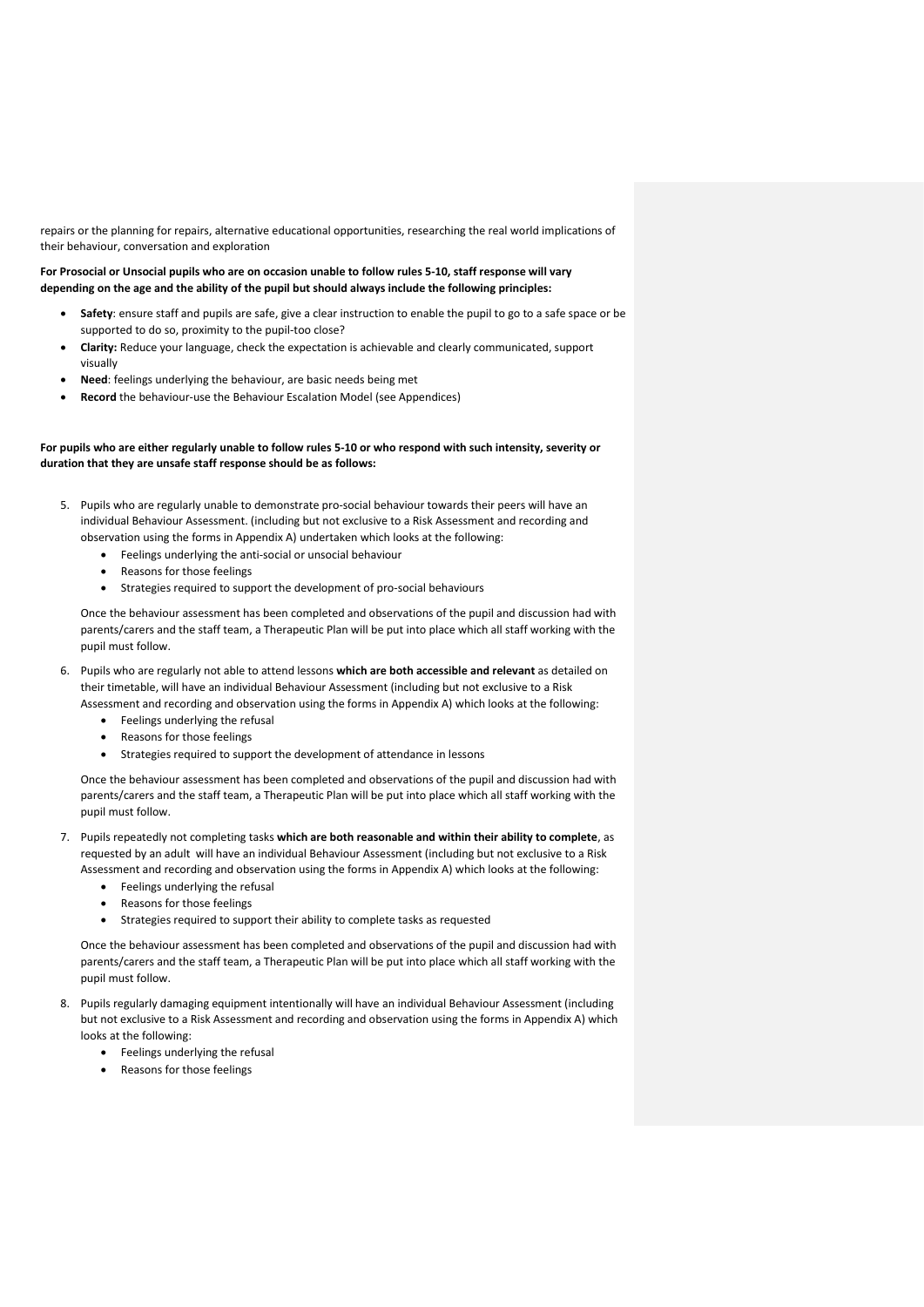• Strategies required to support their ability to use equipment safely and appropriately

Once the behaviour assessment has been completed and observations of the pupil and discussion had with parents/carers and the staff team, a Therapeutic Plan will be put into place which all staff working with the pupil must follow.

- 9. Pupils who are unable or unwilling to communicate their needs in a prosocial manner will have a Communication Assessment and an individual Behaviour Assessment (including but not exclusive of a Risk Assessment and recording and observation using the forms in Appendix A), which looks at the following:
	- Their ability to communicate effectively by another means
	- Feelings underlying the use of inappropriate communication methods
	- Reasons for those feelings
	- Strategies required to support their ability to communicate effectively and to ensure their prosocial communication is responded to appropriately

Once the behaviour assessment has been completed and observations of the pupil and discussion had with parents/carers and the staff team, a Therapeutic Plan will be put into place which all staff working with the pupil must follow.

- 10. Pupils who are unwilling or unable to keep their environment clean and tidy due to refusal to co-operate rather than physical ability will have an individual Behaviour Assessment (including but not exclusive to a Risk Assessment and recording and observation using the forms in Appendix A) which looks at the following:
	- Feelings underlying the refusal to keep the environment as requested
	- Reasons for those feelings
	- Strategies required to support their understanding and ability to behave in a pro-social manner

Once the behaviour assessment has been completed and observations of the pupil and discussion had with parents/carers and the staff team, a Therapeutic Plan will be put into place which all staff working with the pupil must follow.

For pupils who fall outside any of the above for whatever reason, please don't hesitate to contact ABSS or the Therapeutic Thinking Team straight away.

\*\* fundamental British Values are defined as: democracy, the rule of law, individual liberty, and mutual respect and tolerance of those with different faiths and beliefs. These values were first set out by the government in the 'Prevent' strategy in 2011.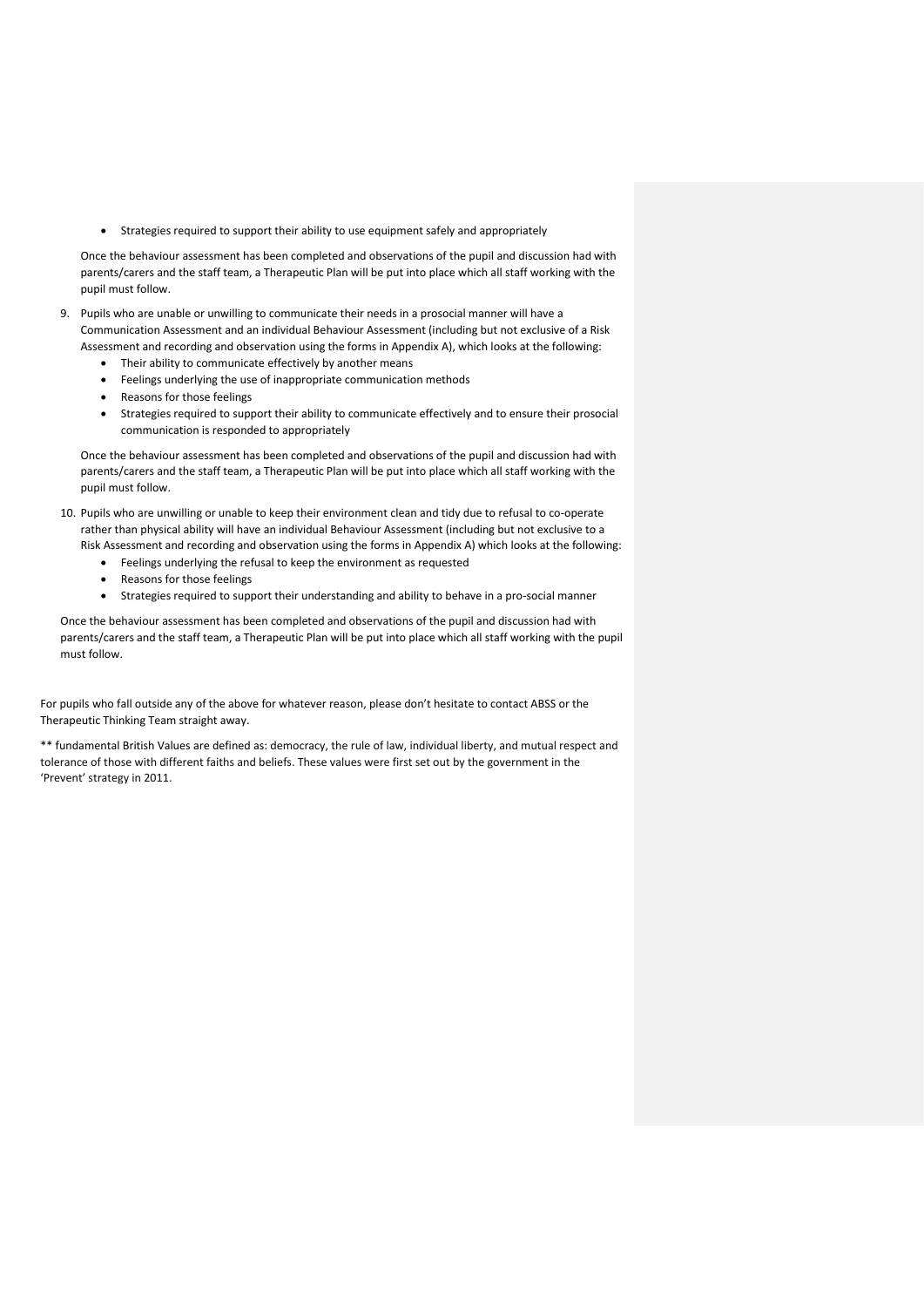**Pre-formal Pathway: Examples of ….**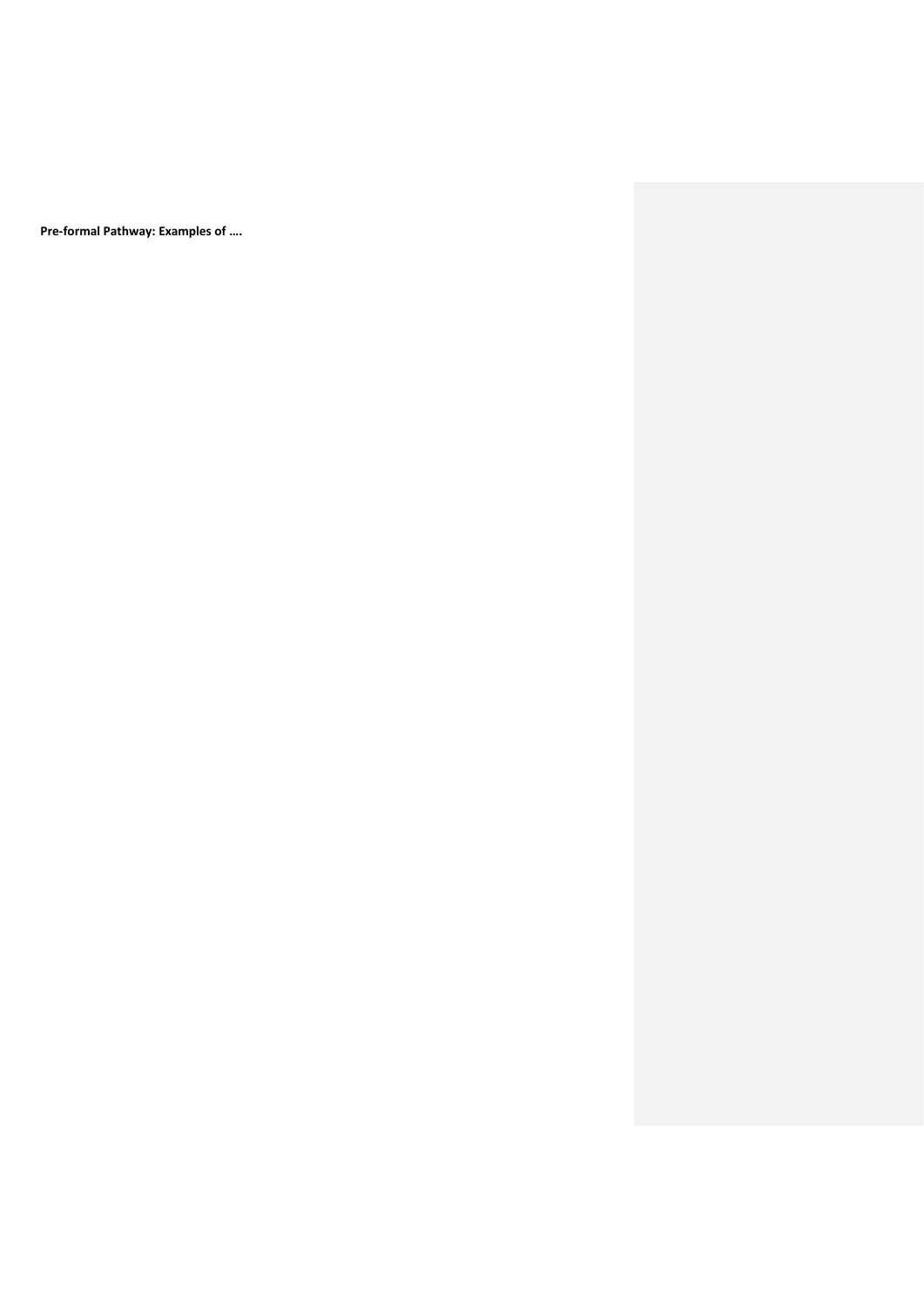## **Therapeutic Plan Risk Assessment**

|                      | Name               |                             |                                   |                                               |                                        |                               |
|----------------------|--------------------|-----------------------------|-----------------------------------|-----------------------------------------------|----------------------------------------|-------------------------------|
|                      | <b>DOB</b>         |                             |                                   |                                               |                                        |                               |
|                      | Date of Assessment |                             |                                   |                                               |                                        |                               |
| Harm/Behaviour       |                    | Opinion<br>Evidenced<br>O/E | Conscious<br>Sub-conscious<br>C/S | <b>Seriousness</b><br>Of Harm<br>A<br>1/2/3/4 | Probability<br>Of Harm<br>в<br>1/2/3/4 | Severity Risk<br>Score<br>AxB |
| Harm to self         |                    |                             |                                   |                                               |                                        |                               |
| Harm to peers        |                    |                             |                                   |                                               |                                        |                               |
| Harm to staff        |                    |                             |                                   |                                               |                                        |                               |
| Damage to property   |                    |                             |                                   |                                               |                                        |                               |
| Harm from disruption |                    |                             |                                   |                                               |                                        |                               |
| Criminal offence     |                    |                             |                                   |                                               |                                        |                               |
| Harm from absconding |                    |                             |                                   |                                               |                                        |                               |
| Other harm           |                    |                             |                                   |                                               |                                        |                               |
|                      |                    |                             |                                   |                                               |                                        |                               |

| Seriousness        |                                                                                                                                    |
|--------------------|------------------------------------------------------------------------------------------------------------------------------------|
|                    | Foreseeable outcome is upset or disruption                                                                                         |
| 2                  | Foreseeable outcome is harm requiring first aid, distress or minor damage                                                          |
| 3                  | Foreseeable outcome is hospitalisation, significant distress, extensive damage                                                     |
|                    | Foreseeable outcome is loss of life or permanent disability, emotional trauma requiring<br>counselling or critical property damage |
| <b>Probability</b> |                                                                                                                                    |
|                    | There is evidence of historical risk, but the behaviour has been dormant for over 12<br>months and no identified triggers remain   |
| $\mathbf{2}$       | The risk of harm has occurred within the last 12 months, the context has changed to make<br>a reoccurrence unlikely                |
| 3                  | The risk of harm is more likely than not to occur again                                                                            |
|                    | The risk of harm is persistent and constant                                                                                        |

*Risks which score 6 or more (probability x seriousness) may require a Therapeutic Plan*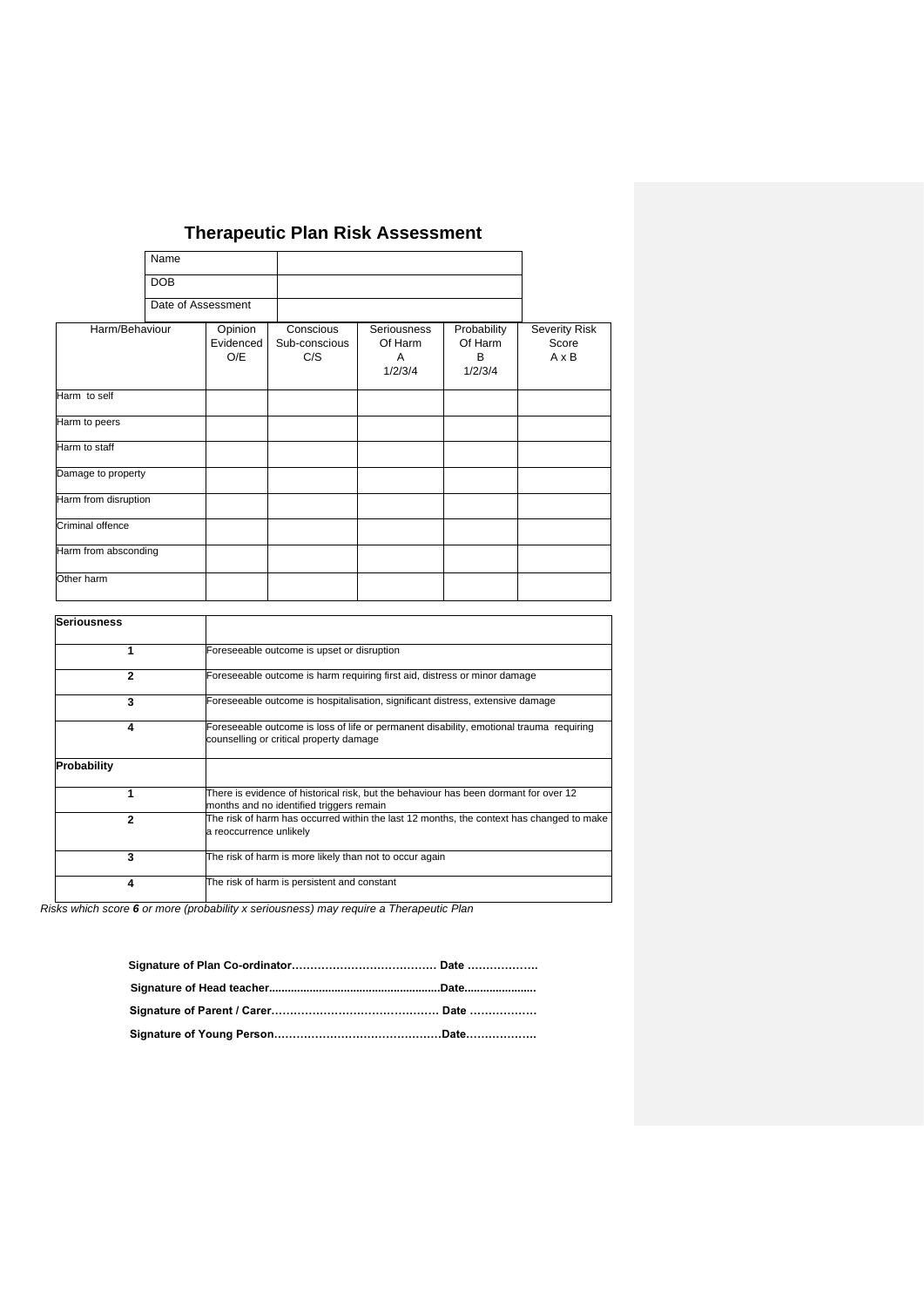## Roots and Fruits

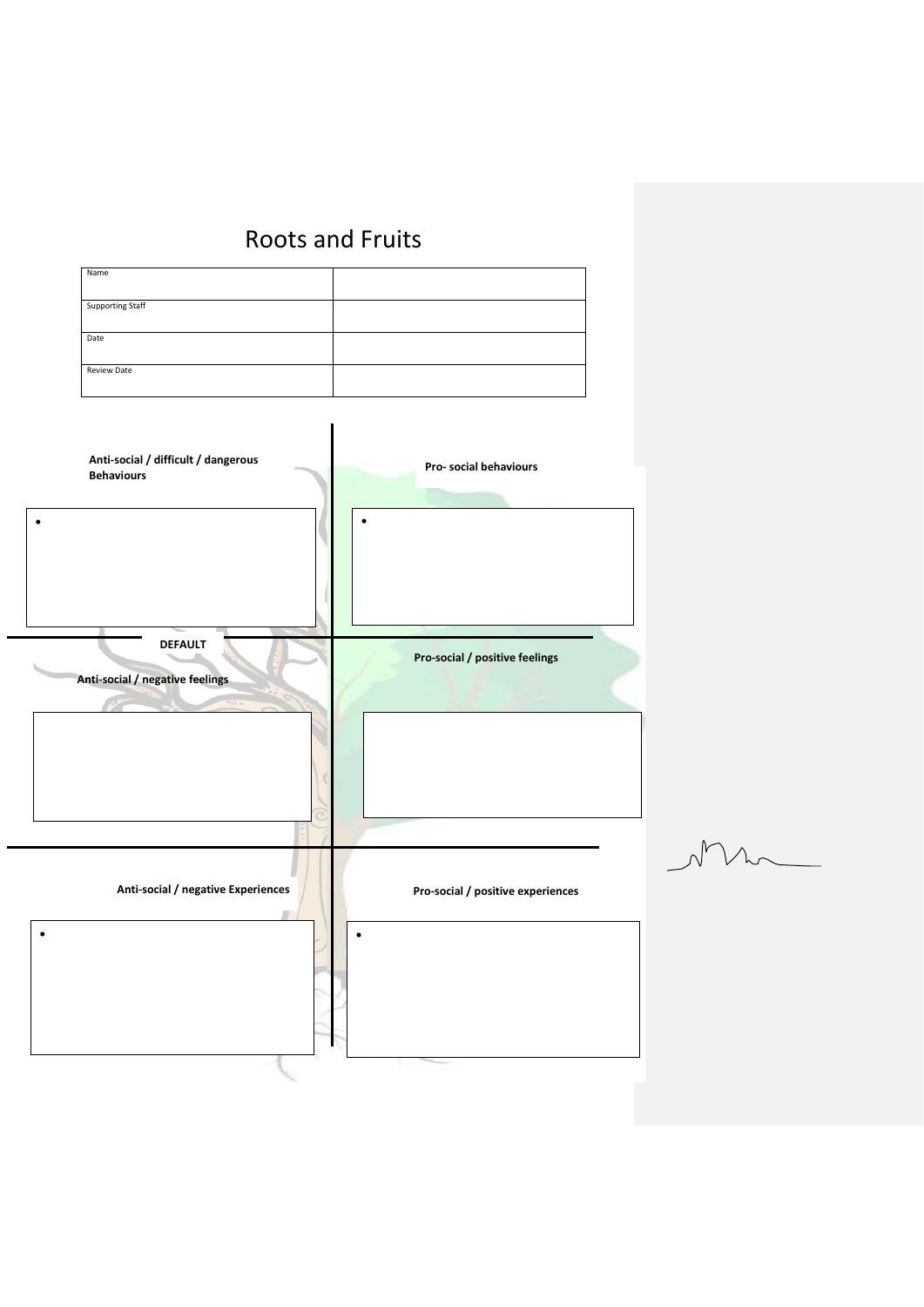## **Therapeutic Plan**

| <b>Name</b> | <b>DOB</b> | <b>Date</b> | <b>Review Date</b> |
|-------------|------------|-------------|--------------------|
|             |            |             |                    |

|       | Include risk reduction measures and differentiated measures (to respond to triggers)                                                 |
|-------|--------------------------------------------------------------------------------------------------------------------------------------|
|       | The differentiated experiences we give this pupil to help lower anxiety and create pro-social experiences, feeling and<br>behaviours |
| Photo |                                                                                                                                      |
|       |                                                                                                                                      |
|       |                                                                                                                                      |
|       |                                                                                                                                      |

| Pro social / positive behaviour          | <b>Strategies to respond</b> |
|------------------------------------------|------------------------------|
|                                          |                              |
|                                          |                              |
|                                          |                              |
|                                          |                              |
|                                          |                              |
|                                          |                              |
|                                          |                              |
| Anxiety, antisocial difficult behaviours | <b>Strategies to respond</b> |
|                                          |                              |
|                                          |                              |